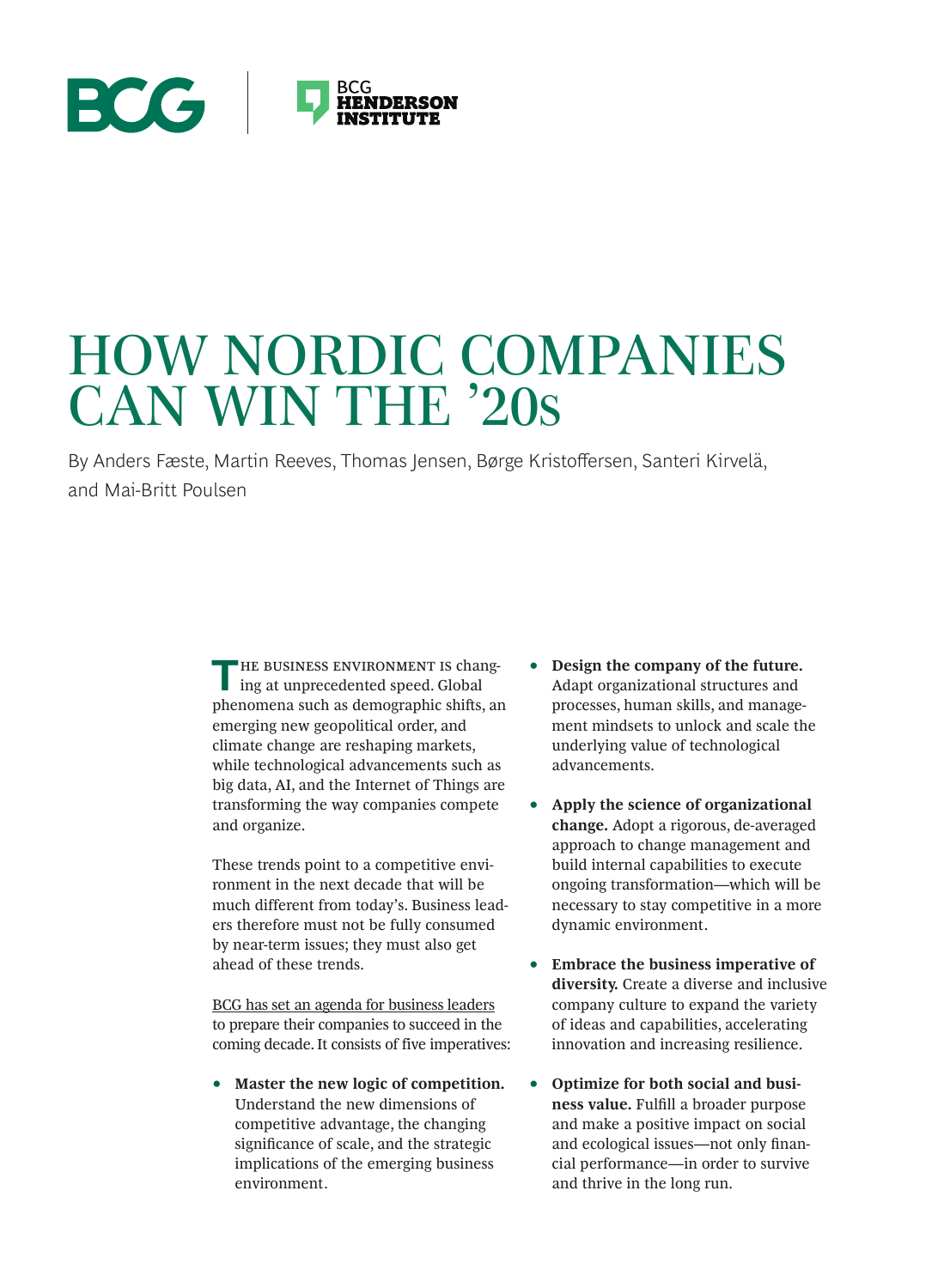These imperatives will apply broadly across countries and regions, including in the Nordic countries (Denmark, Finland, Norway, and Sweden). Businesses in the region are not immune to the increasing pace of change: of the ten highest-valued public companies at the beginning of this decade, only half remain on that list today, and a new wave of innovative challengers promises continued disruption.

But the starting point for this agenda will vary by country and region. We share here our high-level perspective on the starting point for Nordic companies for each imperative—a strength to build on or weakness to address—and the implications for leaders as they look to the future and chart their course for the decade ahead.

### Master the New Logic of Competition by Accelerating the "Rate of Learning"

As the amount of available data explodes and the insight-mining capabilities of AI advance, companies are able to learn more, and more quickly, than ever before. This new capability is becoming a competitive necessity. The winners of the next decade will be the organizations that *compete on the rate of learning* by interpreting and acting on new signals in the market faster than their rivals.

This can be a challenge for Nordic companies, whose headquarters are geographically distant from the companies that are doing the most to reinvent their business models around AI and learning, which tend to be located in the US and China. A clear example can be seen in retail, where companies such as Alibaba and Amazon have rapidly disrupted the market with their customization of offerings and speed of service, forcing their peers to rapidly rethink their business models and ways of working.

While Nordic leaders are well advanced in piloting AI projects, they are less so in scaling the technology throughout their companies and business models. Only 73% of Nordic AI pioneers report having

realized business value from AI, compared with 87% of pioneers in the rest of the world—showing a clear gap in the ability to make the most of new learning technologies.

If the gap in translating AI capabilities into business impact persists, Nordic companies (and their peers throughout Europe) will risk falling further behind as the technology becomes even more powerful. Today's disparities signal that the current approaches to AI and other new technologies are insufficient—Nordic leaders must find ways to stay plugged into what leading companies are doing and to adapt their business models to leverage new learning technologies.

### Design the Company of the Future by Focusing People on Higher-Level Capabilities

Success in the coming years will take more than new technology and business models —it will require leaders to reinvent their organizational structures and processes. A few Nordic companies have already demonstrated the capacity for organizational innovation, but designing companies for the *next* decade will mean more than adopting agile ways of working and acquiring new skills. Leaders will have to integrate algorithms throughout their organization; institute flexible systems and new models of management; and refocus human cognition on higher-level functions that cannot yet be automated.

One area where people still have an advantage over technology is *imagination*. Generating new ideas is increasingly important: not only is the business context changing faster, reducing the shelf life of products and business models, but also long-term growth rates have declined in many developed countries, including in the Nordics. In three of the four Nordic countries, average GDP growth in the first two decades of the 21st century has been half what it was in the two decades preceding it. As a result, companies can no longer rely on participating passively in aggregate growth—they must imagine and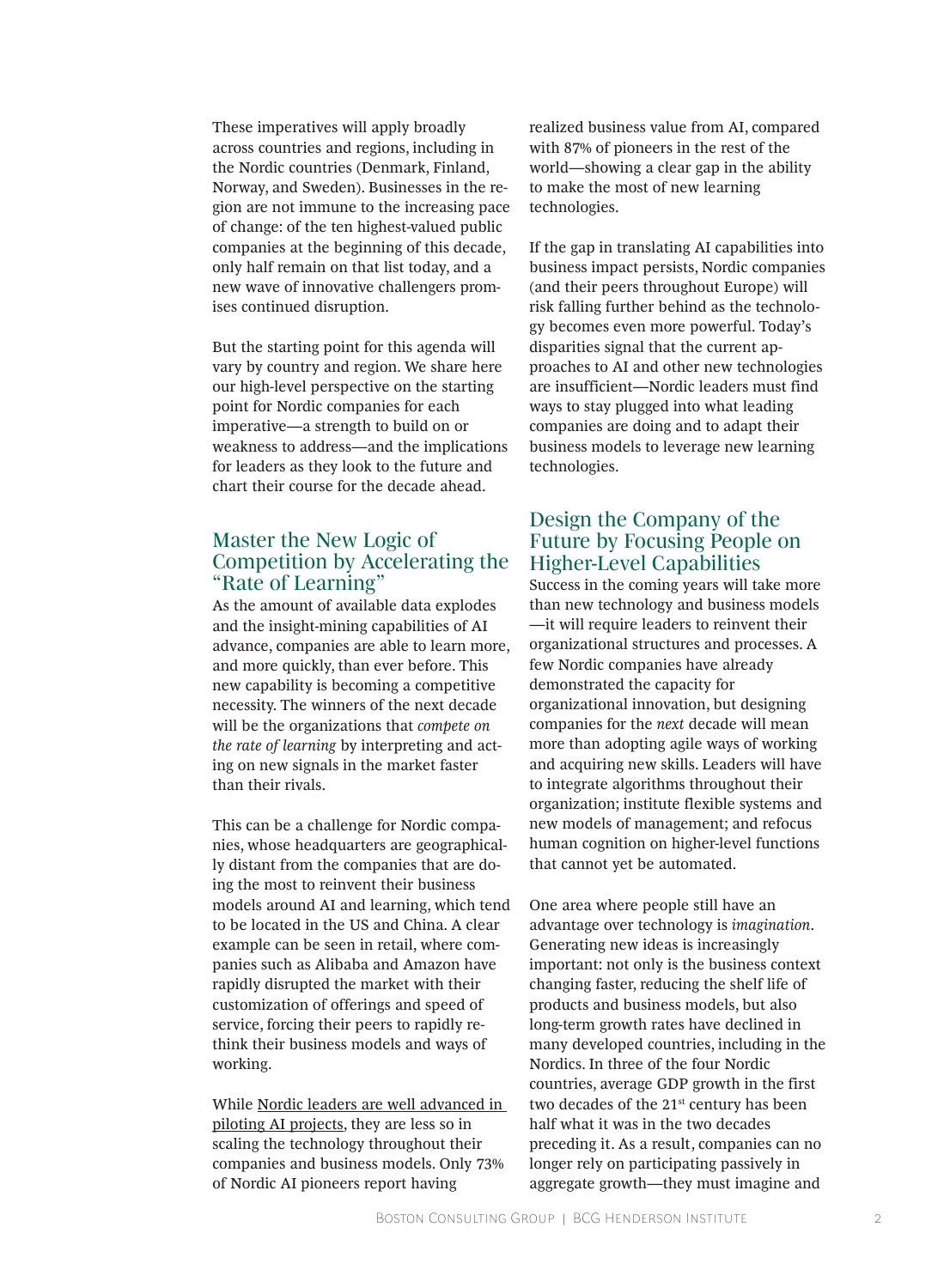then realize new offerings and business models. However, imagination is difficult to achieve in large businesses, perhaps because other goals, like efficiency and financial optimization, have a more measureable and immediate payoff.

To better understand the role of imagination in Nordic business, we surveyed 136 business leaders across the region. The opportunity and the challenge were clear: 97% of leaders regarded imagination as vitally important, but 80% said it is difficult to harness it in large companies. Exacerbating the challenge is a gap between executives' aspirations and the experiences of employees at other levels: C-suite participants generally said their company fulfils several conditions necessary for imagination—such as having effective mechanisms for sharing and inspiring others with new ideas and giving employees enough free time to allow for inspiration—but a majority of other respondents disagreed. (See the exhibit.)

Across the Nordics, leaders expressed an appetite for and broad encouragement of imagination, but they often lacked explicit approaches for managing imagination and scaling new ideas. There are exceptions: our survey shows the Nordic companies most admired for their imagination— Spotify, Ikea, and Kone—represent a range of industries and ages. (See the sidebar.) By learning from such pioneers, all Nordic businesses may be able to compete on the emerging imperative of imagination.

### Apply the Science of Organizational Change

In order to embrace new ways of competing and organizing, leaders will need to reinvent and transform their companies and they must do so more often. However, today's approaches to large-scale change are often insufficient: more than 75% of corporate transformation programs fail.

Some Nordic leaders have demonstrated the ability to turn around struggling companies and restore their positive trajectory. For example, Husqvarna underwent a major reorganization that strategically positioned the company for success in embracing new technologies and environmental challenges; and Nokia's successful transformation journey positioned it as the world leader in network infrastructure.

However, as the pace of change increases, businesses will face a wider variety of transformation challenges—the need to turn around not only underperforming companies but successful ones, too, to keep up with changing circumstances, even when the desired end state is unknown.

| <b>STATEMENT</b>                                                                                                                                               | AGREE/SOMEWHAT AGREE (%) |              |                               |
|----------------------------------------------------------------------------------------------------------------------------------------------------------------|--------------------------|--------------|-------------------------------|
|                                                                                                                                                                | C-Suite                  | Other Levels | Gap<br>(in percentage points) |
| In-depth discussions at our company flow effectively between the abstract (big ideas,<br>vision) and the concrete (specific opportunities, blocks to overcome) |                          | 48           | -23                           |
| There are effective mechanisms for sharing and inspiring others with new and<br>stimulating ideas across our company                                           | 56                       | 37           |                               |
| Processes, structures, products, and services at my company are often reimagined                                                                               | 55                       | 37           |                               |
| Our company leaves employees with enough free mental capacity and time to allow<br>for inspiration                                                             | 60                       | 46           |                               |
| Our company takes deliberate steps to expose employees to the unfamiliar in order<br>to create inspiration and enrich mental models                            | 51                       |              |                               |

### Imagination Is an Imperative—but There's a Perception Gap in Nordic Companies

**Source:** BCG survey of 136 Nordic business leaders.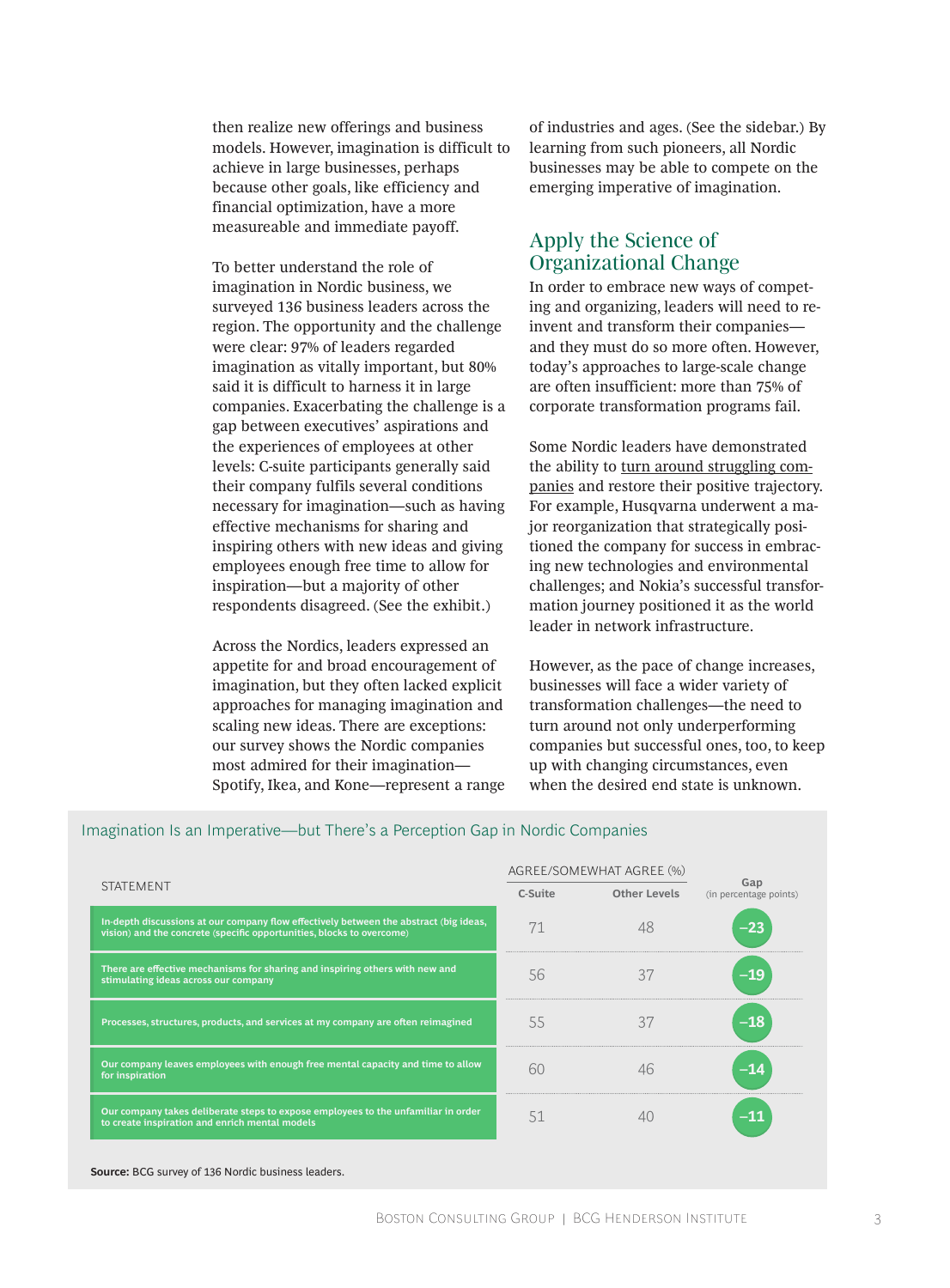# WHICH NORDIC COMPANIES ARE THE MOST IMAGINATIVE?

As part of our survey of Nordic business leaders, we asked participants, "Which companies operating in the country you are based in do you admire as being imaginative?" Each participant could select up to five companies in their country of operation.

Spotify, Ikea, and Kone were widely admired as being imaginative, with each named by at least 40% of respondents in their home countries. (See below.) There was less consensus in Denmark and Norway, where the leading companies were Novo Nordisk (35%) and Kolonial.no (24%) and Schibsted (24%), respectively. Contrary to the view that imagination is the realm of startups, these results show that companies of all ages and in all industries can be imaginative.

#### **40** 28 23 13 100% 50 25 75 Klarna Bank Sweden (% of respondents) Spotify Ikea Volvo Cars Klarna Scania **Group 48**  $\frac{24}{19}$  19 19 14 100% 50 0  $25$ 75 Kolonial.no Schibsted Telenor DNB Finn.no Norway (% of respondents) 24  $\begin{array}{|c|c|c|c|c|}\n\hline\n25 & 29 & 24 & 18 & 12\n\end{array}$ 50  $\overline{0}$ 75 100% Lego Ørsted Vestas Novozymes Denmark (% of respondents) Novo Nordisk  $\frac{35}{50}$  **50**  $31$  25 25 19 0 75  $25$ 50 100% Finland (% of respondents) Kone Neste Supercell Nokia Reaktor **Source:** BCG survey of 136 Nordic business leaders. **Note:** Responses to the question, Which companies *operating in the country you are based in* do you admire as being imaginative? Each respondent could select up to five companies in their country of operation. Imagination Is Not Just for Startups

These challenges will require a new toolkit for transformation—one that incorporates an evidence-based mindset and a wider range of approaches that are tailored to the situation at hand. Nordic leaders share these challenges with their peers in other parts of the world; all will need to rethink their approaches to organizational change.

# Embrace the Business Imperative of Diversity by Leading on More Dimensions

Research results are clear: more diverse companies deliver more revenue from innovation and higher financial returns to stakeholders. Additionally, diversity underpins resilience, which will be increasingly necessary in the face of political, economic, and social shocks. Having a diverse team is therefore not only an ethical imperative but increasingly a business one.

Nordic countries have a significant diversity advantage, ranking best in the world on overall gender diversity.<sup>1</sup> However, they are still far from perfect and do not show enough signs of improvement: all four countries have been downgraded since 2006 on the dimensions of female economic participation and opportunity, female educational attainment (with the exception of Finland), wage equality, and the share of women in leadership roles.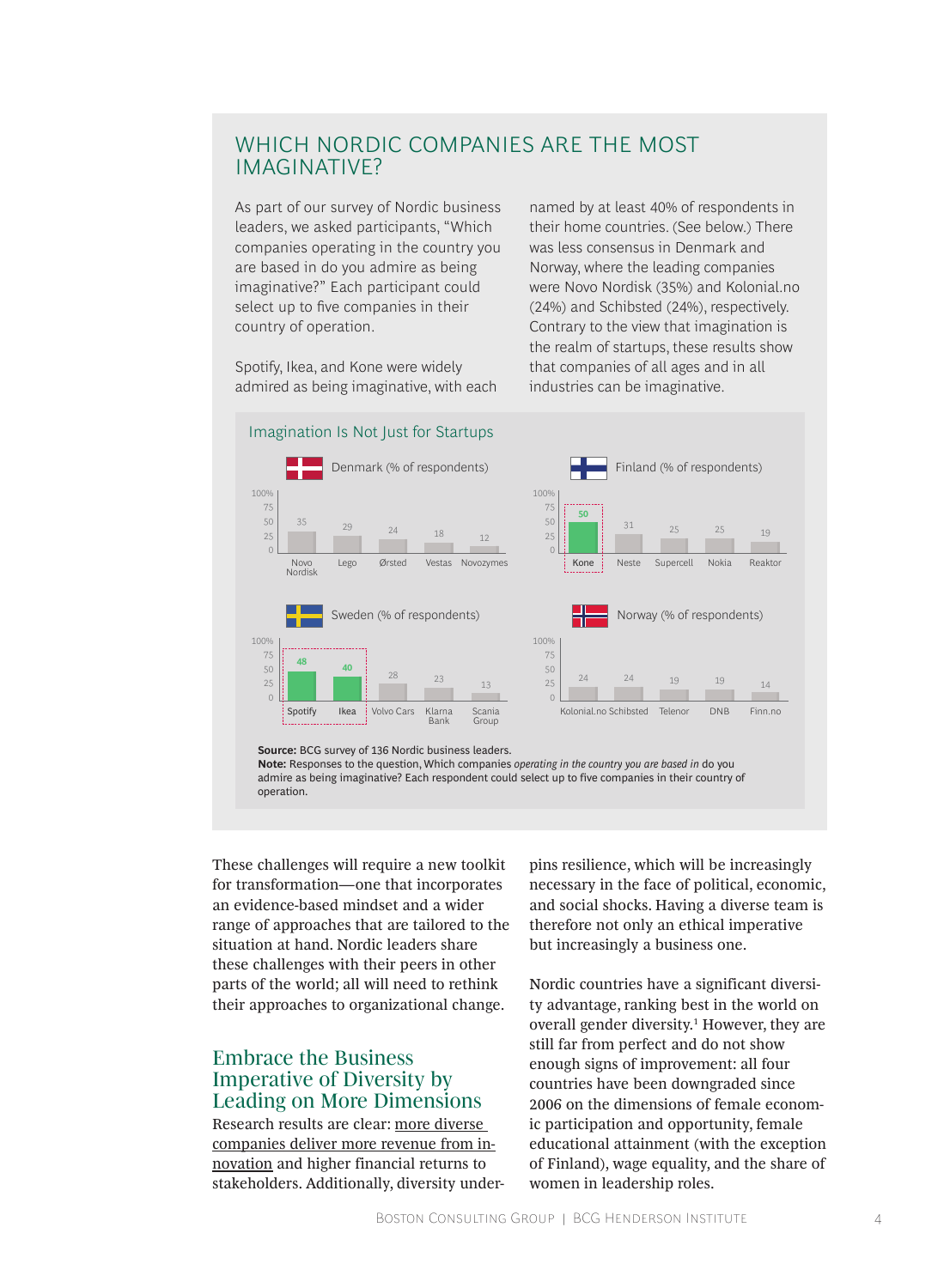Furthermore, different dimensions of diversity tend to have additive effects, so leaders need to take into account dimensions such as educational background and nationality. Here Nordic companies do not perform as well: for example, they often have difficulty in employing the segment of the population born outside of the Nordics.<sup>2</sup> To overcome the challenges presented by diversity and leverage it as an advantage, Nordic leaders must apply the same rigor they would to any other performance lever: committing to a clear objective, developing concrete and tailored actions, continually measuring progress, and assigning clear accountability for results.

### Continue to Lead on Social Issues

Critical societal issues are changing the game of business, forcing leaders to focus on creating social value as well as economic value—and threatening the current model of business itself. Addressing these issues can have a financial upside: research shows that companies that have a positive total societal impact (TSI)—the aggregate of their impact on society—boast higher margins and valuations. Focusing on social value will therefore be an important component of competitive advantage.

Nordic companies are clearly in the lead here. Sixty-five percent scored in the global top TSI quintile, the world's best-scoring region by far. This outstanding performance is driven by many stakeholders: investors, who measure and engage with companies on their TSI performance; government policymakers, who are early and ambitious movers; and the Nordic public, which has a profound impact on the way companies within their borders operate.

This leading position constitutes a potential competitive edge for Nordic companies, but in order to unlock it leaders must maintain awareness and urgency and intensify their efforts. This includes embedding social value into the strategy process, focusing on sustainable business model innovation, and partnering with the public and private sector to make progress on intractable social and environmental issues.

Nordic companies might be in the lead today, but they should expect the competition to increase as other nations' leaders and investors begin to adopt more systematic approaches to sustainability. At the same time, planetary challenges and mistrust of business will likely intensify. Nordic leaders should be prepared to fight to remain pioneers in this area. It will not be easy. Nordic companies (especially publicly traded ones) will face the constant challenge of balancing the demands from the stock market to constantly improve financial results as well as delivering on longerterm social KPIs. Investors and board members therefore play an important role in ensuring that the Nordics can maintain their long-term focus.

### An Agenda for Nordic Companies

To keep up with the accelerating pace of change, and to avoid falling behind fast-changing companies in the US and China in particular, Nordic companies should consider an agenda tailored to their starting points—their strengths and weaknesses:

- To win the dynamic competition of the next decade, Nordic leaders must compete on the rate of learning by mastering AI and new technologies. While they can lean on strong experience in piloting AI initiatives, they must focus on scaling and extracting their full business value. They must also create the ecosystems necessary to shape the business environment.
- To win in designing a company that combines the best of technology and people, Nordic leaders must build companies that encourage people to imagine and innovate. They must also evolve their organizational capabilities and processes, including flexible systems, new business models, and a new model of management.
- To win in transforming their organizations, Nordic leaders, like their peers in other parts of the world, must feel a sense of urgency and be proactive in tailoring their approaches to each of the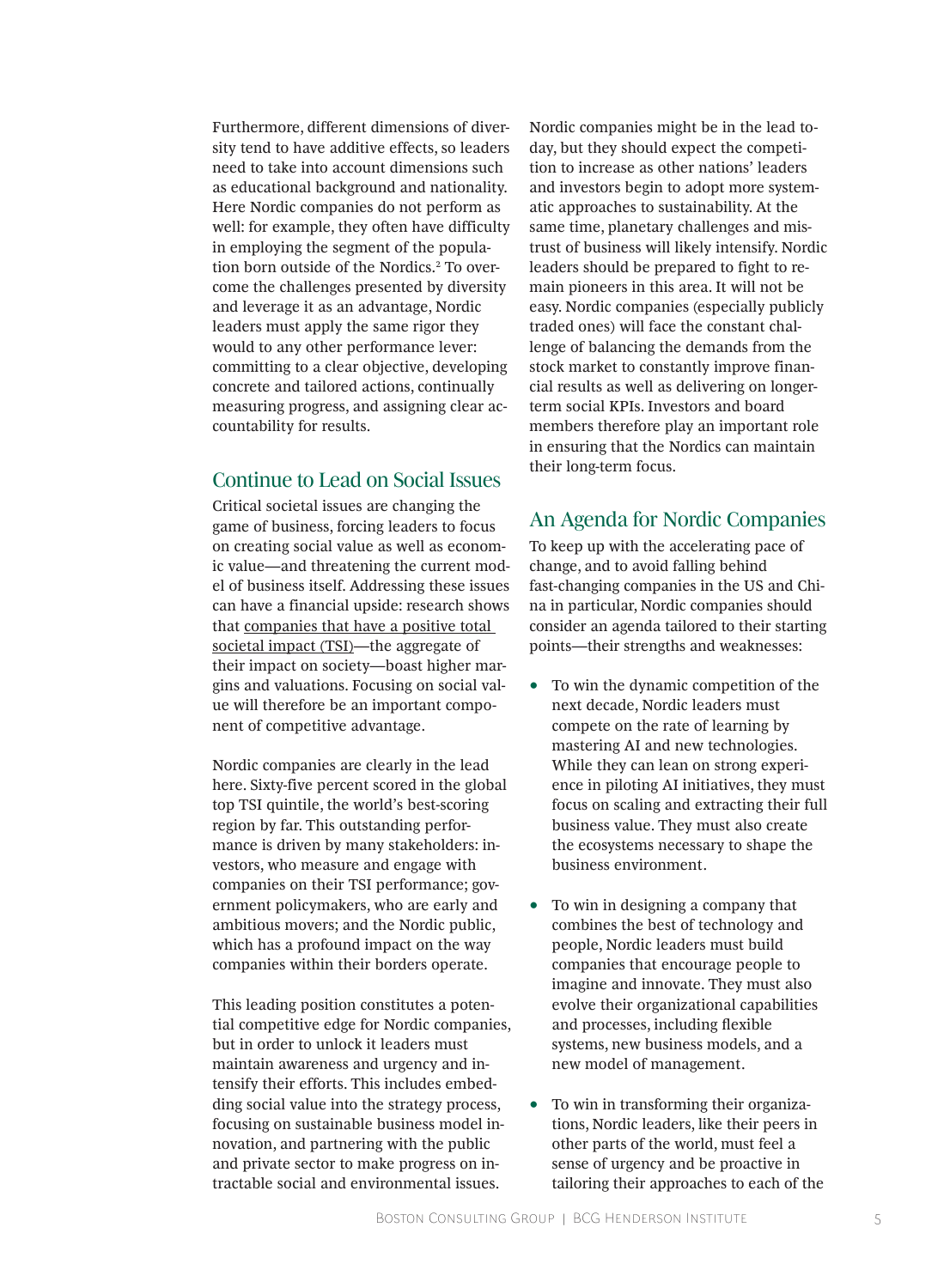change challenges they face. Continual transformation is going to be an inherent part of operating their businesses.

- To win on diversity, Nordic leaders, while building on a solid foundation in gender diversity, must continue to close the gap between women and men. Furthermore, to benefit fully from diversity, Nordic leaders must deconstruct their relatively uniform collective world and build diverse and inclusive companies. This includes hiring people from various educational backgrounds and national origins.
- To win in optimizing both social and business value, Nordic leaders must use

their advantage in this area and intensify their efforts by, for example, promoting new legislation and partnering with peers and researchers, including investing in startups to maximize TSI.

We invite all Nordic business leaders to join the conversation about the outlook and agenda for what it will take to win the '20s.

**NOTES** 

1. World Economic Forum, The Global Gender Gap Report 2018. 2. OECD, Foreign-born employment data (aggregation of data from 2014 to 2017).

### **About the Authors**

**Anders Fæste** is a managing director and partner in the Copenhagen office of Boston Consulting Group and leads BCG's Health Care practice in the Nordics. You may contact him by email at faeste.anders@bcg.com.

**Martin Reeves** is a managing director and senior partner in the firm's New York office and the chairman of the BCG Henderson Institute. You may contact him by email at reeves.martin@bcg.com.

**Thomas Jensen** is a managing director and senior partner in BCG's Stockholm office. He leads the firm's Consumer practice in the Nordics. You may contact him by email at jensen.thomas@bcg.com.

**Børge Kristoffersen** is a managing director and senior partner in the firm's Oslo office. He leads the Operations practice in Central Europe, the Middle East, and Africa. You may contact him by email at kristoffersen.borge@bcg.com.

**Santeri Kirvelä** is a managing director and partner in BCG's Helsinki office. He is a core member of the Technology Advantage and Technology, Media & Telecommunications practices and a member of BCG Digital Ventures. You may contact him by email at kirvela.santeri@bcg.com.

**Mai-Britt Poulsen** is a managing director and senior partner in BCG's Copenhagen office and the firm's global chief of staff. You may contact her by email at poulsen.mai-britt@bcg.com.

### **About the BCG Henderson Institute**

The BCG Henderson Institute is Boston Consulting Group's strategy think tank, dedicated to exploring and developing valuable new insights from business, technology, and science by embracing the powerful technology of ideas. The Institute engages leaders in provocative discussion and experimentation to expand the boundaries of business theory and practice and to translate innovative ideas from within and beyond business. For more ideas and inspiration from the Institute, please visit https://www.bcg.com/featured-insights/thought-leadership-ideas.aspx.

Boston Consulting Group partners with leaders in business and society to tackle their most important challenges and capture their greatest opportunities. BCG was the pioneer in business strategy when it was founded in 1963. Today, we help clients with total transformation—inspiring complex change, enabling organizations to grow, building competitive advantage, and driving bottom-line impact.

To succeed, organizations must blend digital and human capabilities. Our diverse, global teams bring deep industry and functional expertise and a range of perspectives to spark change. BCG delivers solutions